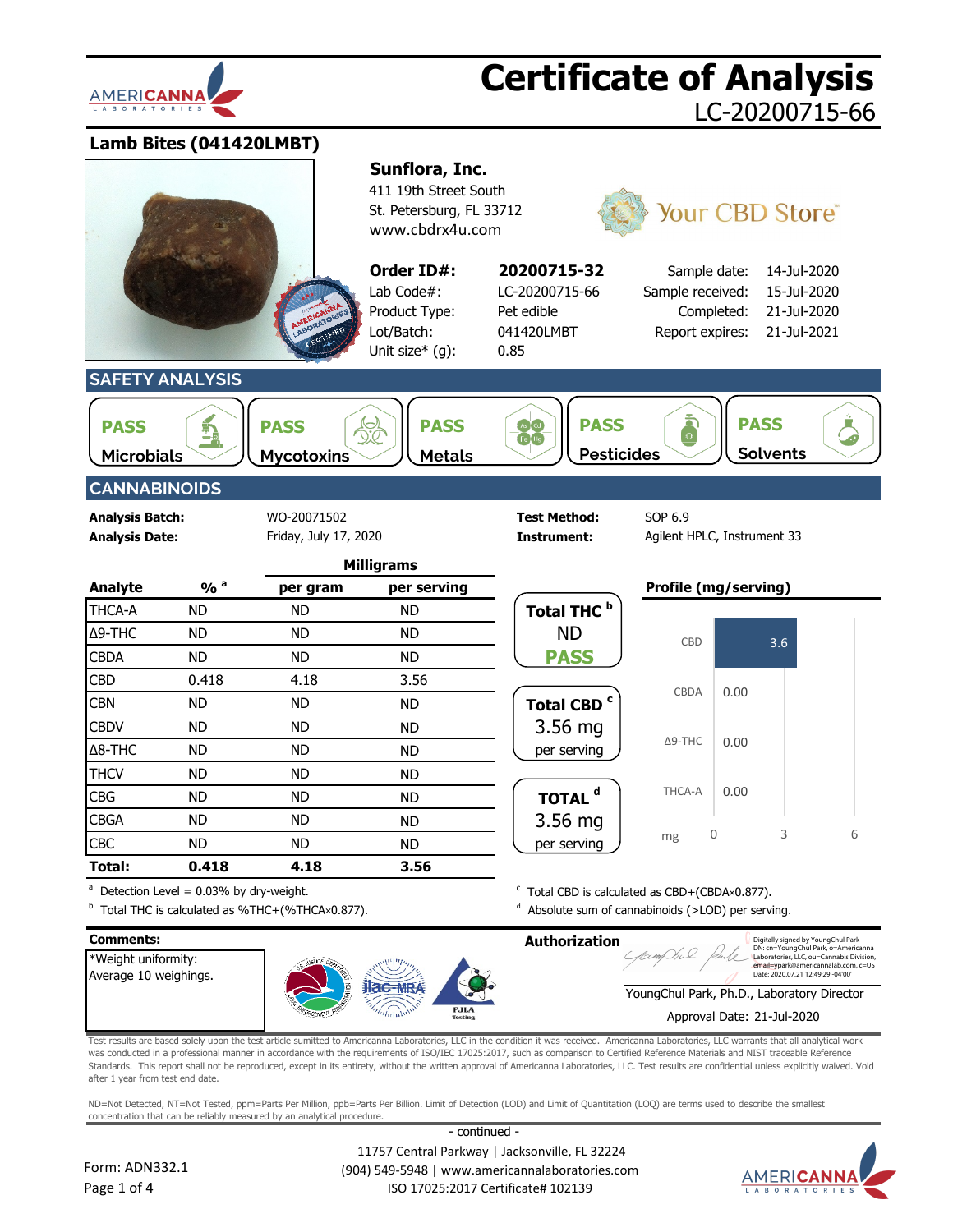

### **Lamb Bites (041420LMBT)**



### **Sunflora, Inc.**

411 19th Street South St. Petersburg, FL 33712 [www.cbdrx4u.com](http://www.cbdrx4u.com/)

**Order ID#:** Lab Code#: Product Type: Lot/Batch: Unit size\* (g):

| 20200715-32    |
|----------------|
| LC-20200715-66 |
| Pet edible     |
| 041420LMBT     |
| 0.85           |



| Sample date: 14-Jul-2020 |             |
|--------------------------|-------------|
| Sample received:         | 15-Jul-2020 |
| Completed:               | 21-Jul-2020 |
| Report expires:          | 21-Jul-2021 |
|                          |             |

### **MICROBIAL CONTAMINANT**

| <b>Analysis Batch:</b><br><b>Analysis Date:</b> | WO-20071501<br>Thursday, July 16, 2020 |               | <b>Test Method:</b><br>Instrument: | SOP 6.11<br>Agilent AriaMX, Instrument 38 |
|-------------------------------------------------|----------------------------------------|---------------|------------------------------------|-------------------------------------------|
| <b>TEST</b>                                     |                                        | <b>RESULT</b> | <b>SPECIFICATION</b>               |                                           |
| Shiga toxin-producing E.coli (STEC)             |                                        | Pass          | Not present                        |                                           |
| Escherichia coli (E. coli)                      |                                        | Pass          | Not present                        |                                           |
| Salmonella                                      |                                        | Pass          | Not present                        |                                           |
| Listeria                                        |                                        | Pass          | Not present                        |                                           |
| <b>MYCOTOXINS</b>                               |                                        |               |                                    |                                           |
| <b>Analysis Batch:</b>                          | WO-20071503                            |               | <b>Test Method:</b>                | SOP 6.7                                   |
| <b>Analysis Date:</b>                           | Thursday, July 16, 2020                |               | Instrument:                        | Agilent LC-MS/MS, Instrument 32           |

| <b>ANALYTE</b>   | <b>RESULT</b> | <b>ACTION LIMIT</b> | LOD   | <b>UNIT</b> |  |
|------------------|---------------|---------------------|-------|-------------|--|
| Aflatoxin, Total | Pass          | 0.020               | 0.005 | $\mu$ g/g   |  |
| Ochratoxin A     | Pass          | 0.020               | 0.005 | $\mu$ g/g   |  |
| .                |               |                     |       |             |  |

\* Total Aflatoxin includes B1, B2, G1 and G2.

### **HEAVY METALS**

| <b>Analysis Batch:</b><br><b>Analysis Date:</b> | WO-20071504<br>Friday, July 17, 2020 |               | <b>Test Method:</b><br>Instrument: | SOP 6.10<br>Agilent ICP/MS, Instrument 37 |             |
|-------------------------------------------------|--------------------------------------|---------------|------------------------------------|-------------------------------------------|-------------|
| <b>ELEMENT</b>                                  |                                      | <b>RESULT</b> | <b>ACTION LIMIT</b>                | <b>LOD</b>                                | <b>UNIT</b> |
| Lead                                            |                                      | Pass          | 0.50                               | 0.050                                     | $\mu$ g/g   |
| Arsenic                                         |                                      | Pass          | $1.5\,$                            | 0.050                                     | $\mu$ g/g   |
| Mercury                                         |                                      | Pass          | 3.0                                | 0.005                                     | $\mu$ g/g   |
| Cadmium                                         |                                      | Pass          | 0.50                               | 0.050                                     | $\mu$ g/g   |

### **Comments: Authorization** Digitally signed by YoungChul Park DN: cn=YoungChul Park, o=Americanna Laboratories, LLC, ou=Cannabis Division, None. email=ypark@americannalab.com, c=US Date: 2020.07.21 12:50:04 -04'00'YoungChul Park, Ph.D., Laboratory Director **PJLA** Approval Date: 21-Jul-2020

Test results are based solely upon the test article sumitted to Americanna Laboratories, LLC in the condition it was received. Americanna Laboratories, LLC warrants that all analytical work was conducted in a professional manner in accordance with the requirements of ISO/IEC 17025:2017, such as comparison to Certified Reference Materials and NIST traceable Reference Standards. This report shall not be reproduced, except in its entirety, without the written approval of Americanna Laboratories, LLC. Test results are confidential unless explicitly waived. Void after 1 year from test end date.

NA=Not Available or Applicable, ND=Not Detected, NT=Not Tested, ppm=Parts Per Million, ppb=Parts Per Billion. Limit of Detection (LOD) and Limit of Quantitation (LOQ) are terms used to describe the smallest concentration that can be reliably measured by an analytical procedure.

- continued -

 11757 Central Parkway | Jacksonville, FL 32224 (904) 549-5948 | www.americannalaboratories.com ISO 17025:2017 Certificate# 102139

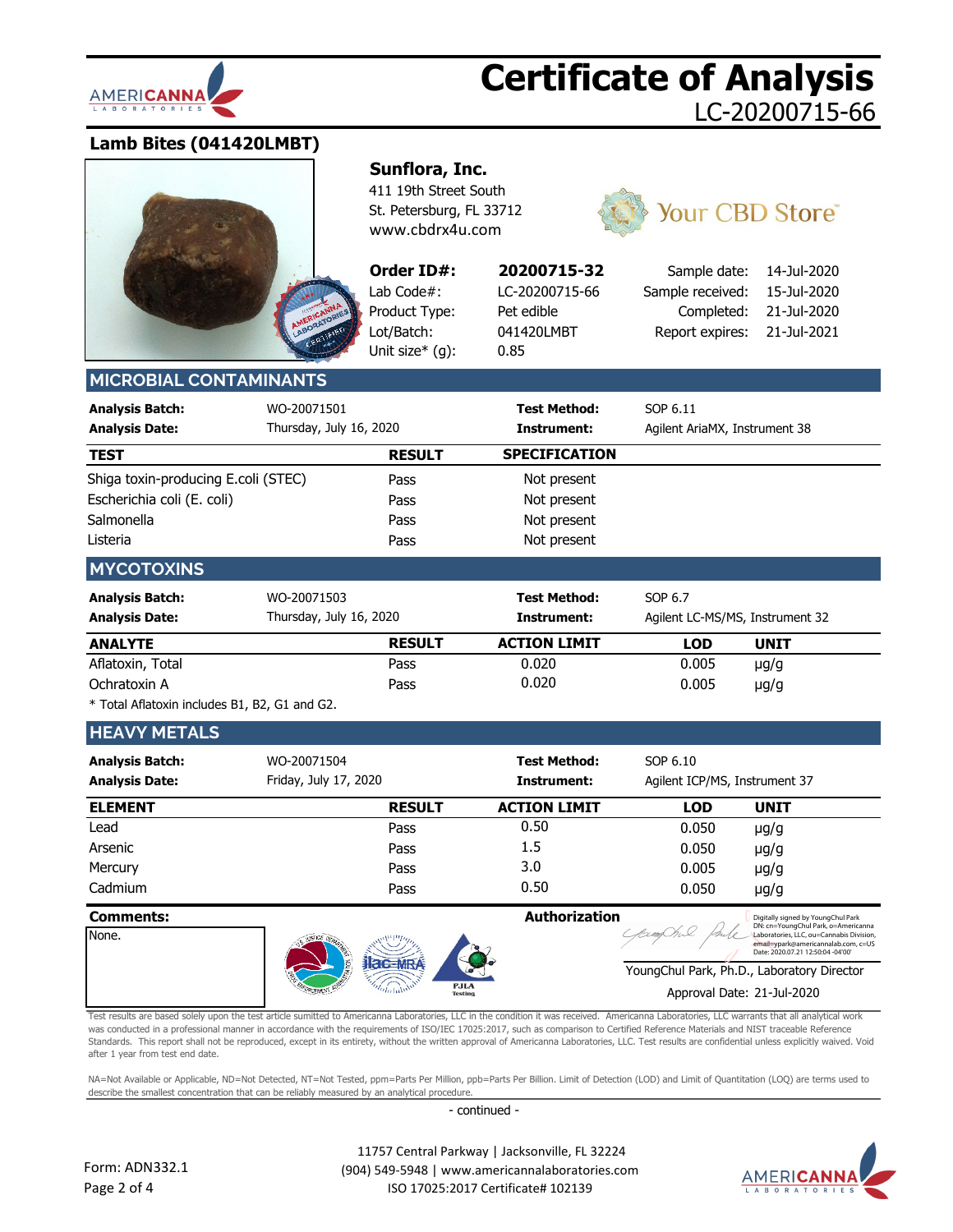

### **Lamb Bites (041420LMBT)**



### **Sunflora, Inc.**

411 19th Street South St. Petersburg, FL 33712 [www.cbdrx4u.com](http://www.cbdrx4u.com/)

0.85

### **Order ID#:**

Lab Code#: LC-20200715-66 Product Type: Pet edible Lot/Batch: 041420LMBT Unit size\* (g):



# **20200715-32** Sample date: 14-Jul-2020

Sample received Completed Report expires

| i: | 15-Jul-2020 |
|----|-------------|
| ı: | 21-Jul-2020 |
| 5: | 21-Jul-2021 |

### **PESTICIDES**

**Analysis Batch:** WO-20071503 **Test Method:** SOP 6.7

**Analysis Date: Instrument:** Agilent LC-MS/MS, Instrument 32 Thursday, July 16, 2020

| Analyte             | Action Level | Result $(\mu g/g)$ | Analyte            | <b>Action Level</b> | Result (µg/g) |
|---------------------|--------------|--------------------|--------------------|---------------------|---------------|
| Abamectin           | 0.30         | Pass               | Hexythiazox        | 2.00                | Pass          |
| Acephate            | 3.00         | Pass               | Imazalil           | 0.10                | Pass          |
| Acequinocyl         | 2.00         | Pass               | Imidacloprid       | 1.00                | Pass          |
| Acetamiprid         | 3.00         | Pass               | Kresoxim methyl    | 1.00                | Pass          |
| Aldicarb            | 0.10         | Pass               | Malathion          | 3.00                | Pass          |
| Azoxystrobin        | 3.00         | Pass               | Metalaxyl          | 0.10                | Pass          |
| Bifenazate          | 3.00         | Pass               | Methiocarb         | 0.10                | Pass          |
| Carbaryl            | 0.50         | Pass               | Methomyl           | 0.10                | Pass          |
| Carbofuran          | 0.10         | Pass               | Mevinphos (I/II)   | 0.10                | Pass          |
| Chlorantraniliprole | 3.00         | Pass               | Myclobutanil       | 3.00                | Pass          |
| Chlorfenapyr        | 0.05         | Pass               | Naled              | 0.50                | Pass          |
| Chlorpyrifos        | 0.10         | Pass               | Oxamvl             | 1.50                | Pass          |
| Coumaphos           | 0.10         | Pass               | Phosmet            | 0.20                | Pass          |
| Cypermethrin        | 1.00         | Pass               | Piperonyl butoxide | 3.00                | Pass          |
| Daminozide          | 0.10         | Pass               | Prallethrin        | 0.40                | Pass          |
| Diazinon            | 0.20         | Pass               | Propiconazole      | 1.00                | Pass          |
| <b>Dichlorvos</b>   | 0.10         | Pass               | Propoxur           | 2.10                | Pass          |
| Dimethoate          | 0.10         | Pass               | Pyrethrins         | 1.00                | Pass          |
| Dimethomorph (I/II) | 3.00         | Pass               | Pvridaben          | 3.00                | Pass          |
| Ethoprophos         | 0.10         | Pass               | Spinetoram (J/L)   | 3.00                | Pass          |
| Etofenprox          | 0.10         | Pass               | Spinosad A + D     | 3.00                | Pass          |
| Etoxazole           | 1.50         | Pass               | Spiromesifen       | 3.00                | Pass          |
| Fenhexamid          | 3.00         | Pass               | Spirotetramat      | 3.00                | Pass          |
| Fenoxycarb          | 0.10         | Pass               | Spiroxamine (I/II) | 0.10                | Pass          |
| Fenpyroximate       | 2.00         | Pass               | Tebuconazole       | 1.00                | Pass          |
| Fipronil            | 0.10         | Pass               | Thiacloprid        | 0.10                | Pass          |
| Flonicamid          | 2.00         | Pass               | Thiamethoxam       | 1.00                | Pass          |
| Fludioxonil         | 3.00         | Pass               | Trifloxystrobin    | 3.00                | Pass          |

| <b>Action Level</b> | Result $(\mu g/g)$ | Analyte            | <b>Action Level</b> | Result $(\mu g/g)$ |
|---------------------|--------------------|--------------------|---------------------|--------------------|
| 0.30                | Pass               | Hexythiazox        | 2.00                | Pass               |
| 3.00                | Pass               | Imazalil           | 0.10                | Pass               |
| 2.00                | Pass               | Imidacloprid       | 1.00                | Pass               |
| 3.00                | Pass               | Kresoxim methyl    | 1.00                | Pass               |
| 0.10                | Pass               | Malathion          | 3.00                | Pass               |
| 3.00                | Pass               | Metalaxyl          | 0.10                | Pass               |
| 3.00                | Pass               | Methiocarb         | 0.10                | Pass               |
| 0.50                | Pass               | Methomyl           | 0.10                | Pass               |
| 0.10                | Pass               | Mevinphos (I/II)   | 0.10                | Pass               |
| 3.00                | Pass               | Myclobutanil       | 3.00                | Pass               |
| 0.05                | Pass               | Naled              | 0.50                | Pass               |
| 0.10                | Pass               | Oxamyl             | 1.50                | Pass               |
| 0.10                | Pass               | Phosmet            | 0.20                | Pass               |
| 1.00                | Pass               | Piperonyl butoxide | 3.00                | Pass               |
| 0.10                | Pass               | Prallethrin        | 0.40                | Pass               |
| 0.20                | Pass               | Propiconazole      | 1.00                | Pass               |
| 0.10                | Pass               | Propoxur           | 2.10                | Pass               |
| 0.10                | Pass               | Pyrethrins         | 1.00                | Pass               |
| 3.00                | Pass               | Pyridaben          | 3.00                | Pass               |
| 0.10                | Pass               | Spinetoram (J/L)   | 3.00                | Pass               |
| 0.10                | Pass               | Spinosad A + D     | 3.00                | Pass               |
| 1.50                | Pass               | Spiromesifen       | 3.00                | Pass               |
| 3.00                | Pass               | Spirotetramat      | 3.00                | Pass               |
| 0.10                | Pass               | Spiroxamine (I/II) | 0.10                | Pass               |
| 2.00                | Pass               | Tebuconazole       | 1.00                | Pass               |
| 0.10                | Pass               | Thiacloprid        | 0.10                | Pass               |
| 2.00                | Pass               | Thiamethoxam       | 1.00                | Pass               |
| 3.00                | Pass               | Trifloxystrobin    | 3.00                | Pass               |

None.



Digitally signed by YoungChul Park DN: cn=YoungChul Park, o=Americanna Laboratories, LLC, ou=Cannabis Division, email=ypark@americannalab.com, c=US Date: 2020.07.21 12:50:37 -04'00'

### YoungChul Park, Ph.D., Laboratory Director

### Approval Date: 21-Jul-2020

Test results are based solely upon the test article sumitted to Americanna Laboratories, LLC in the condition it was received. Americanna Laboratories, LLC warrants that all analytical work was conducted in a professional manner in accordance with the requirements of ISO/IEC 17025:2017, such as comparison to Certified Reference Materials and NIST traceable Reference Standards. This report shall not be reproduced, except in its entirety, without the written approval of Americanna Laboratories, LLC. Test results are confidential unless explicitly waived. Void after 1 year from test end date.

NA=Not Available or Applicable, ND=Not Detected, NT=Not Tested, ppm=Parts Per Million, ppb=Parts Per Billion. Limit of Detection (LOD) and Limit of Quantitation (LOQ) are terms used to describe the smallest concentration that can be reliably measured by an analytical procedure.

- continued -



 11757 Central Parkway | Jacksonville, FL 32224 (904) 549-5948 | www.americannalaboratories.com ISO 17025:2017 Certificate# 102139